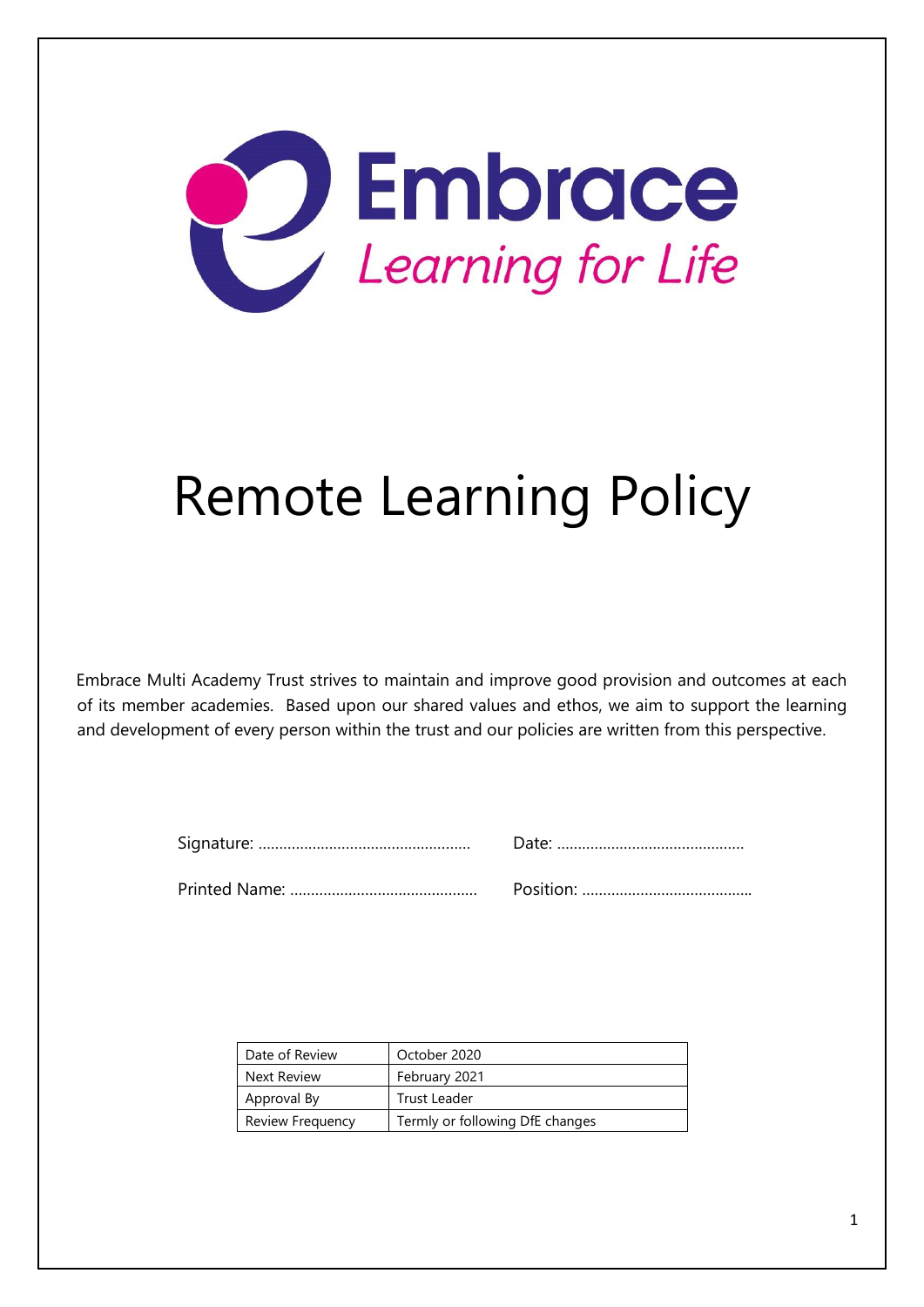This policy applies to support staff, teachers and headteachers based within Embrace Multi Academy Trust, to individual academies and to the Embrace shared service team. It should be read in conjunction with associated policies.

# **1. Aims**

- 1.1 In the event of any child being absent due to the current global pandemic, all Embrace schools are committed to providing continuity of education to all pupils.
- 1.2 Remote learning will be provided through a process of remote (online and/or offline) learning.
- 1.3 Remote learning may also be appropriate in situations when pupils, in agreement with the school, have a period of absence but are able to work at home, at least to some extent. This may apply in cases such as exclusion from school, or longer-term illness, assuming pupils are able to complete school work at home.

# **2. Remote learning for individual pupils**

- 2.1 Assuming an absence has been agreed with the school and the pupil in question is healthy enough to work from home, the school will provide work for pupils who are unable to attend in person, due to coronavirus related absence.
- 2.2 The pupil's teacher(s) will make work available to the pupil in line with the school approach. This may involve offline and/or online resources.
- 2.3 If a significant number of pupils are absent from school, but the school remains open, the headteacher/principal will decide whether the method of remote learning operating will take the form outlined here, or as outlined below in section 3.

## **3. Remote learning in the event of extended school closure**

- 3.1 In the event of an extended school closure for one or more year groups, due to coronavirus, each school will provide continuity of education to that year group in the following ways:
	- Regular work and resources from members of staff via an online system
	- The availability of work offline, should this be required
- 3.2 Access to the internet whilst at home is ideal for providing continuity of education. However, all schools recognise that many families may not have online access and will therefore support offline remote learning.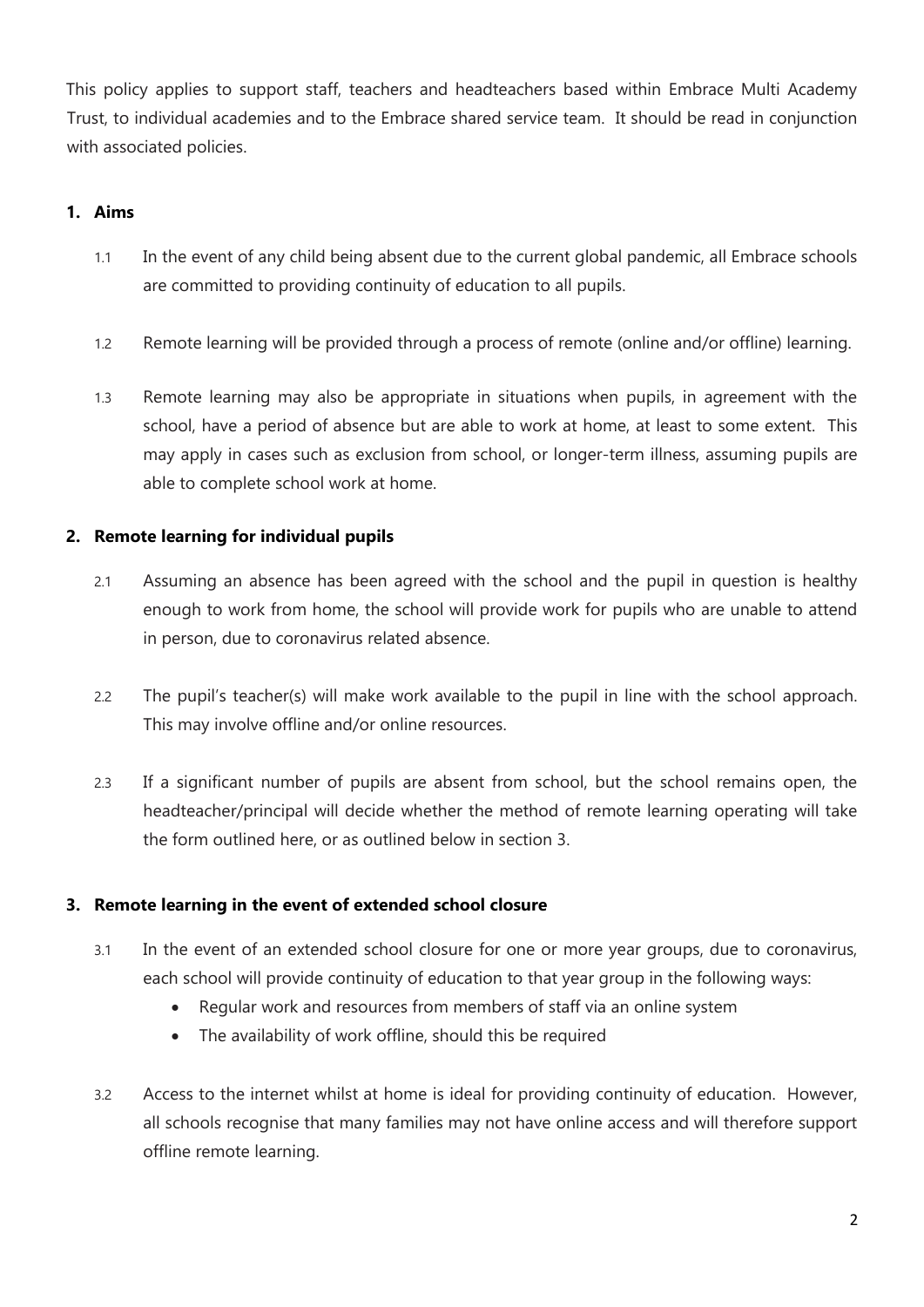## **4. The setting of remote learning work**

- 4.1 Work will be provided broadly in line with each pupil's in-school timetable.
- 4.2 Tasks will be set in accordance with existing schemes of work, designed to allow pupils to progress through schemes of work at the same pace as if they were in school, where possible.
- 4.3 The nature of tasks set will allow pupils to learn independently as far as possible. However, we appreciate that the specific support of an adult at home will be required for younger children in particular and the support of all parents/carers is an advantage, where it is available. Again, we are aware that this is not always possible.
- 4.4 Unless there is a good reason not to, work will be set for individual classes.

## **5. Live sessions**

- 5.1 Should circumstances require whole classes or year groups to remain at home, schools may also arrange for members of staff to deliver content in a 'live' manner (either by text or audio and/or visual means). There is however no expectation for members of staff to lead live sessions.
- 5.2 Schools will use a platform such as Teams, Onedrive, Google Classroom or Class Dojo that allow resources to be shared, to provide teaching and to allow pupils to ask questions.
- 5.3 Pupils will be provided with details of these sessions and will be expected to participate in them if they are asked and have access to technology. Live sessions can be particularly helpful as they replicate the classroom and allow a form of interaction with members of staff for pupils.

## **6. Assessment**

- 6.1 Providing timely and helpful feedback is an embedded feature of teaching and learning within Embrace schools. This is clearly more challenging with remote learning, but members of staff will endeavour to provide regular feedback to pupils should whole classes or year groups have to remain at home. Under normal circumstances, not all pieces of work are formally assessed by members of staff and this would continue to be the case.
- 6.2 Members of staff are encouraged to ensure, when they set assessed work, that it is designed in such a way that meaningful feedback may be provided.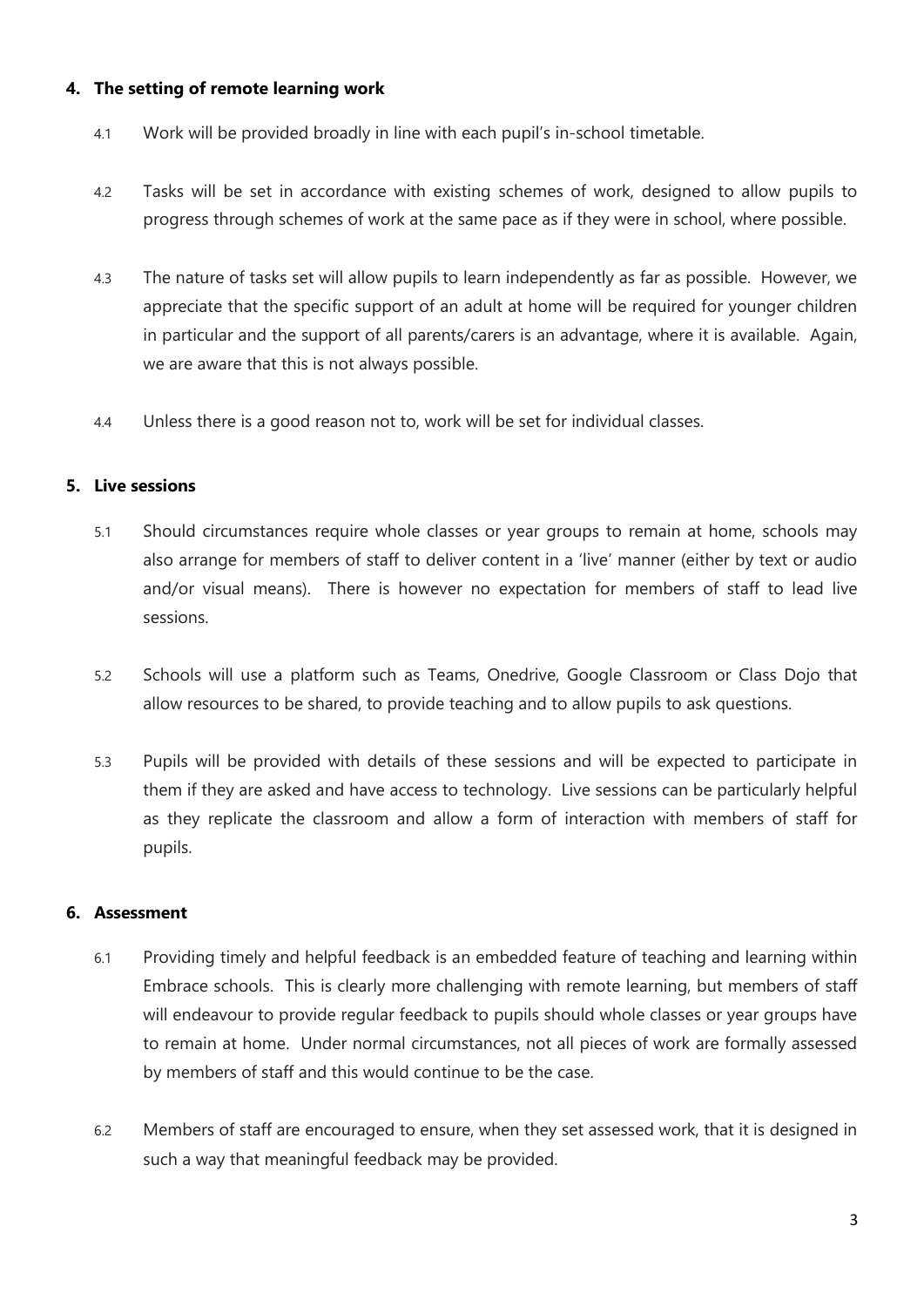- 6.3 Possible methods may include:
	- Providing whole class feedback rather than feedback on individual pieces of work this is an effective way of providing feedback, supported by findings from educational research
	- Using the "Comments" function on online documents
	- Providing feedback within from previous work set when providing further work
	- Sending a direct email or online message to pupils with specific feedback/targets
	- Feedback provided via a website/piece of software
	- Issuing oral feedback during live lessons

# **7. Data Protection**

- 7.1 Data protection policies and UK GDPR continue to apply during the period of the pandemic and apply equally to remote learning.
- 7.2 Confidential data to allow communication with those in the school community is accessible to members of staff for communication purposes only. This information must not be recorded/printed from the school management system (Bromcom), without direct permission from the headteacher/principal.
- 7.3 All staff members will take appropriate steps to ensure their devices remain secure. This includes, but is not limited to:
	- Keeping the device password-protected strong passwords are at least 8 characters, with a combination of upper and lower-case letters, numbers and special characters (eg asterisk or currency symbol)
	- Ensuring the hard drive is encrypted this means if the device is lost or stolen, no one can access the files stored on the hard drive by attaching it to a new device
	- Making sure the device locks if left inactive for a period of time
	- Not sharing the device among family or friends
	- Installing antivirus and anti-spyware software
	- Keeping operating systems up to date always install the latest updates.
- 7.4 If you have any concerns regarding data protection, please speak to a senior leader at the relevant academy
- 7.5 Support on delivering online remote education safely is available from:
	- Safe remote learning published by SWGfL [https://swgfl.org.uk/resources/safe-remote](https://swgfl.org.uk/resources/safe-remote-learning)[learning](https://swgfl.org.uk/resources/safe-remote-learning)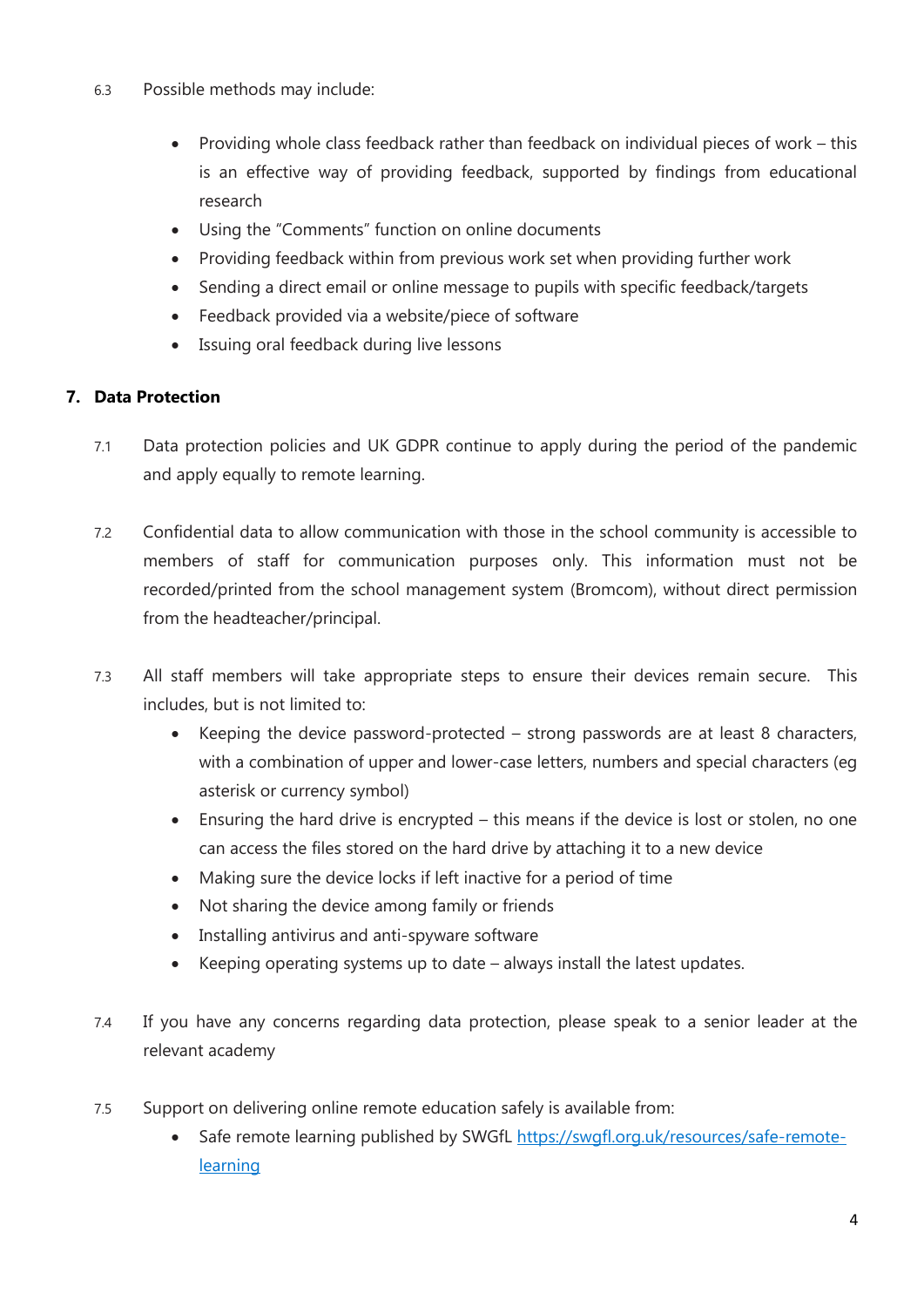- Online safety and safeguarding, published by LGfL [https://www.lgfl.net/online](https://www.lgfl.net/online-safety/default.aspx)[safety/default.aspx](https://www.lgfl.net/online-safety/default.aspx)
- The National Cyber Security Centre, which includes which video conference service is right for you [https://www.ncsc.gov.uk/guidance/video-conferencing-services-security](https://www.ncsc.gov.uk/guidance/video-conferencing-services-security-guidance-organisations)[guidance-organisations](https://www.ncsc.gov.uk/guidance/video-conferencing-services-security-guidance-organisations) and using video conferencing services securely <https://www.ncsc.gov.uk/guidance/video-conferencing-services-using-them-securely>
- Safeguarding and remote education during coronavirus (COVID-19) [https://www.gov.uk/guidance/safeguarding-and-remote-education-during](https://www.gov.uk/guidance/safeguarding-and-remote-education-during-coronavirus-covid-19)[coronavirus-covid-19](https://www.gov.uk/guidance/safeguarding-and-remote-education-during-coronavirus-covid-19)
- Annex C of keeping children safe in education <https://www.gov.uk/government/publications/keeping-children-safe-in-education--2>

# **8. Expectations of pupils**

- 8.1 Assuming that a pupil is healthy and well enough to work, they will be expected to participate as fully as possible in the remote learning process (online and/or offline), attending relevant live sessions, completing independent work and submitting any assessed tasks promptly and to the best of their ability. Pupils may also be expected to read and respond to communication from the school.
- 8.2 In the event of extended class, year group or school closure, members of staff will continue to deliver content in line with existing schemes of work. If any pupil misses significant parts of the content, they will be able to view material posted online and the school will consider how to help pupils to catch up once the school reopens.
- 8.3 If there are questions about a pupil's overall workload (eg a pupil feels they are overwhelmed, falling behind or cannot access work), these should be directed to the pupil's class teacher in Embrace primary schools or to the head of year or pastoral manager at Embrace secondary schools.
- 8.4 Pupils should have basic resources at home that will include exercise books/folders from school and writing equipment. The school does not expect pupils to have access to any specialist equipment that would usually be provided by the school (eg science or art).

## **9. Expectations of members of staff**

9.1 Members of staff are expected to plan and set remote learning work to support both individuals and classes that are absent due to coronavirus or the effects of coronavirus.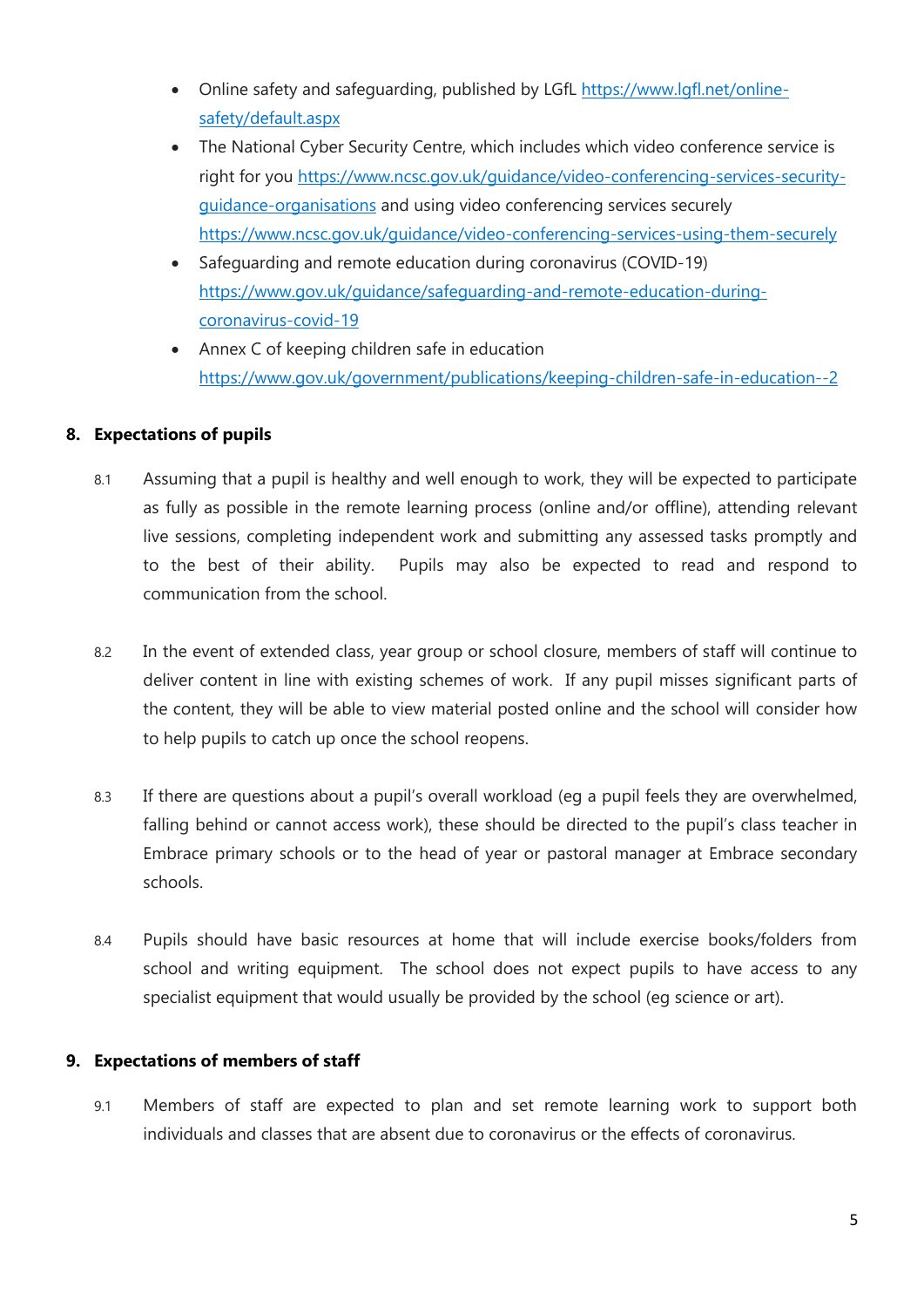- 9.2 The delivery of 'live sessions' is encouraged, but not compulsory, when a class of pupils is working from home due to the effects of coronavirus.
- 9.3 Members of staff should ensure they have effective internet access at home and/or at school. If there are IT related issues while remote working, members of staff should utilise the IT helpdesk.
- 9.4 The setting and assessment of remote learning tasks takes place in accordance with school policies and in line with The Education Endowment Foundation (EEF) research, that the effectiveness of remote teaching is determined by many of the same factors as determine the effectiveness of live classroom, which include:
	- Ensuring pupils receive clear explanations
	- Supporting growth in confidence with new material through scaffolded practice
	- Application of new knowledge or skills
	- Enabling pupils to receive feedback on how to progress.
- 9.5 If there are any concerns around the setting and assessment of work, members of staff should discuss this with their line manager.
- 9.6 All members of staff should pay due care to the nature of tasks set, so that pupils have a range of activities to complete at home and are not exclusively working on a screen.
- 9.7 Members of staff must work on the assumption that pupils will not necessarily have the full range of books and equipment that they would usually have in school. However, if advance notice is possible, members of staff will instruct pupils to take relevant books and equipment home.
- 9.8 Members of staff are responsible for providing constructive feedback to their pupils in a timely manner. Subject/key stage leaders are responsible for overseeing the method and regularity of feedback, liaising with senior leaders to ensure consistency.
- 9.9 In the event a member of staff being unwell during a period of remote learning, it becomes the responsibility of the line manager to ensure work is set to their classes. Please note that arrangements for reporting and for support with sickness absence during this period should be conducted in line with current school policies.
- 9.10 There is an expectation that members of staff respond to reasonable amounts of communication from pupils, parents/carers and colleagues. (If phoning from personal devices, dialling 141 before the number will ensure the private number is kept anonymous).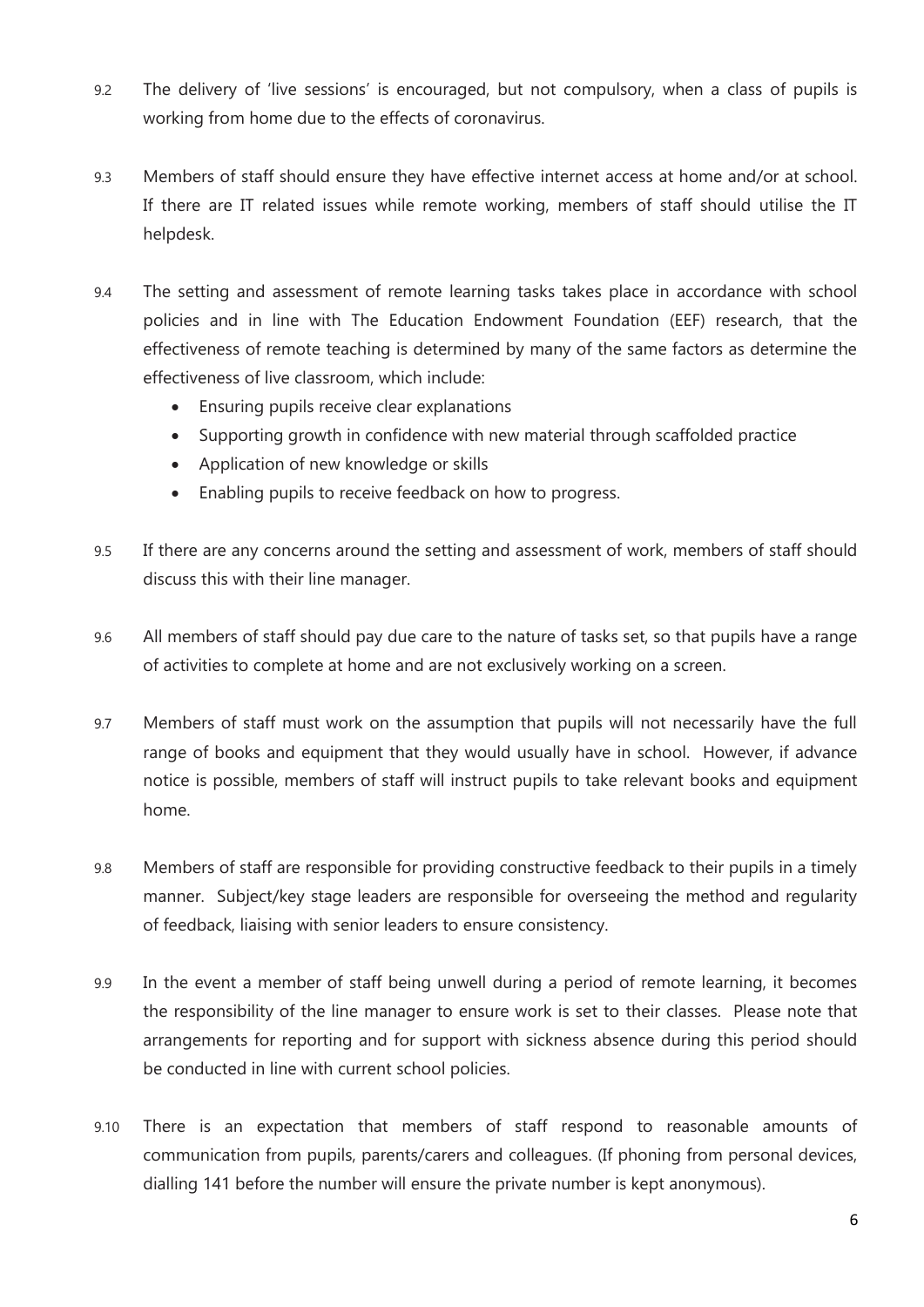- 9.11 Email communication must always occur via official school channels, and not through personal accounts or other websites.
- 9.12 If contact is deemed excessive, the line manager will be able to support and, if necessary, escalate to senior leaders. Members of staff should ensure that communication with pupils and parents/carers takes place during usual office hours.
- 9.13 There is no expectation for colleagues to read or respond to emails after 4pm, although responses should be made within three working days in normal practice. For those who are on part-time contracts, communication is expected only on the days on which they would usually work.
- 9.14 In order to ensure members of staff are able to support the minimum expectations outlined above, schools will provide training opportunies.
- 9.15 Members of staff should ensure that they are prepared to deliver remote learning prior to potential class, year group or school closure. If members of staff require support with any aspects of remote learning, they should discuss this with their line manager, IT specialist or senior leader.

#### **10. Expectations of senior leaders**

- 10.1 Senior leaders are responsible for the remote learning policy, as it applies to their school.
- 10.2 In order that we are providing a consistent approach, senior leaders are responsible for overseeing the nature, frequency and effectiveness of remote learning tasks set and assessed. This may include regular contact with teachers and subject/key stage leaders, reviewing work set or taking feedback from pupils and parents/carers.
- 10.3 As part of monitoring arrangements, senior leaders will take a wider view of the curriculum being offered to pupils and ensure that it is broad and balanced and reflects, as far as possible, the school day.
- 10.4 Senior leaders will monitor the security of remote learning systems, including data protection and safeguarding considerations.
- 10.5 Senior leaders will share, via the headteacher/principal, successes and failures in relation to remote learning, with other school leaders within the trust.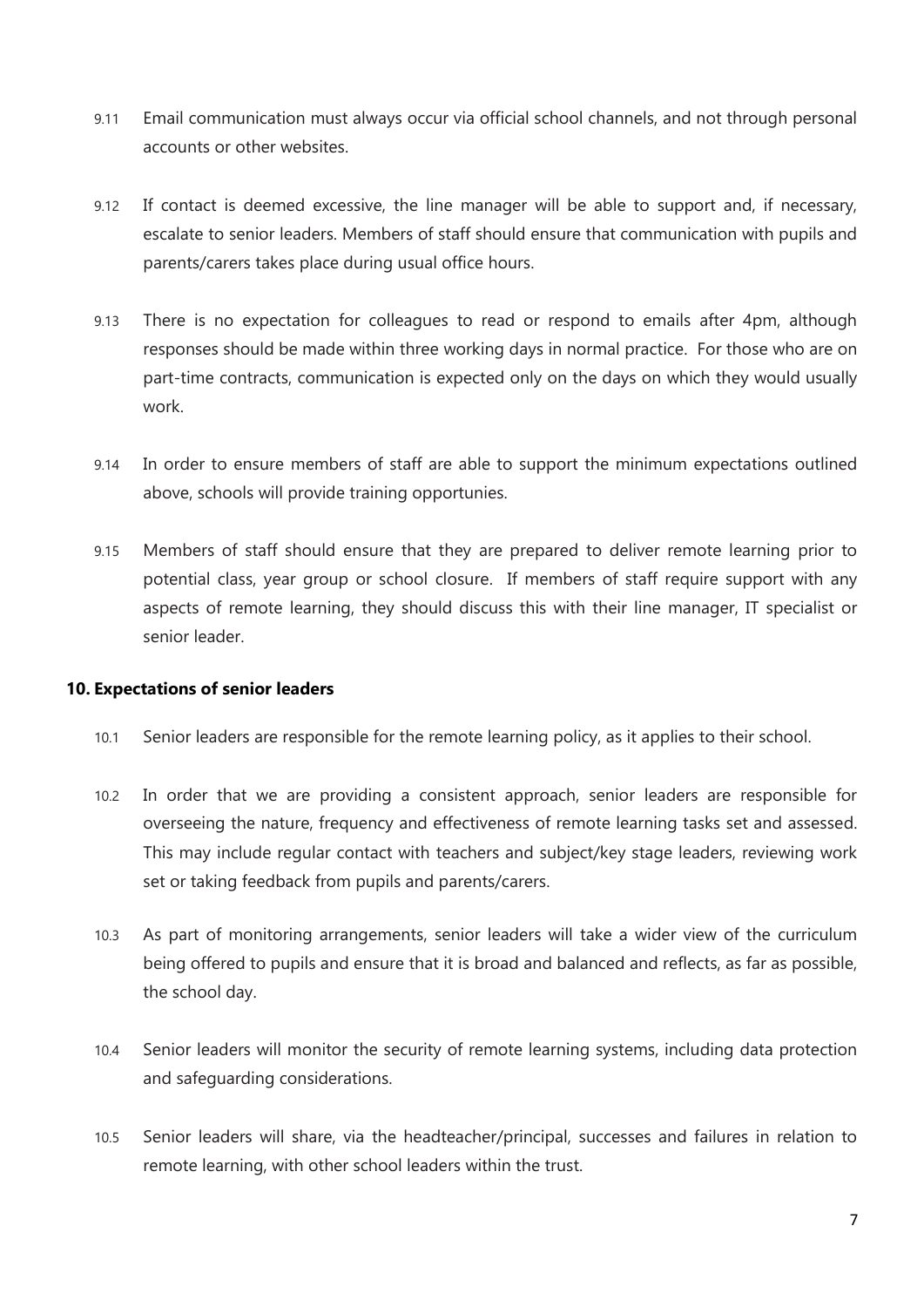- 10.6 Senior leaders will advocate for those pupils that do not have online access by seeking to apply for laptops through the DfE scheme (contact the IT strategic manager to make an application) or through ensuring that offline material is accessible to pupils.
- 10.7 In the event that a whole class or year group is required to work from home, senior leaders are responsible that effective communication channels are in place across the school community. The primary aim will be maintaining contact with families, with the safeguarding and wellbeing of children in mind.

## **11. Support for pupils with SEND, EAL and other specific learning needs**

- 11.1 Members of staff should ensure that work is differentiated, as required for all learners when setting online tasks.
- 11.2 Advice on supporting specific pupils can be sought from the school SENDCo.
- 11.3 The SENDCo and their team will maintain contact with specific pupils requiring regular support.

#### **12. Pastoral care during a school closure**

- 12.1 In event of a school closure, the primary responsibility for the pastoral care of a child rests with parents/carers. However, all schools will have a system for pastoral monitoring remotely. This will be to check upon the wellbeing and safety of pupils, as well as to monitor academic progress.
- 12.2 Feedback will be provided to senior leaders, particularly if there are concerns or a lack of communication with any family.

#### **13. Safeguarding during school closure**

- 13.1 In the event of pupil, class, year group or whole-school absence, Keeping Children Safe in Education and the school's Child Protection and Safeguarding Policy still apply to all interactions between pupils and members of staff.
- 13.2 Any questions or concerns about safeguarding should continue to be raised immediately with the school Designated Safeguarding Lead.

#### **14. Monitoring Arrangements**